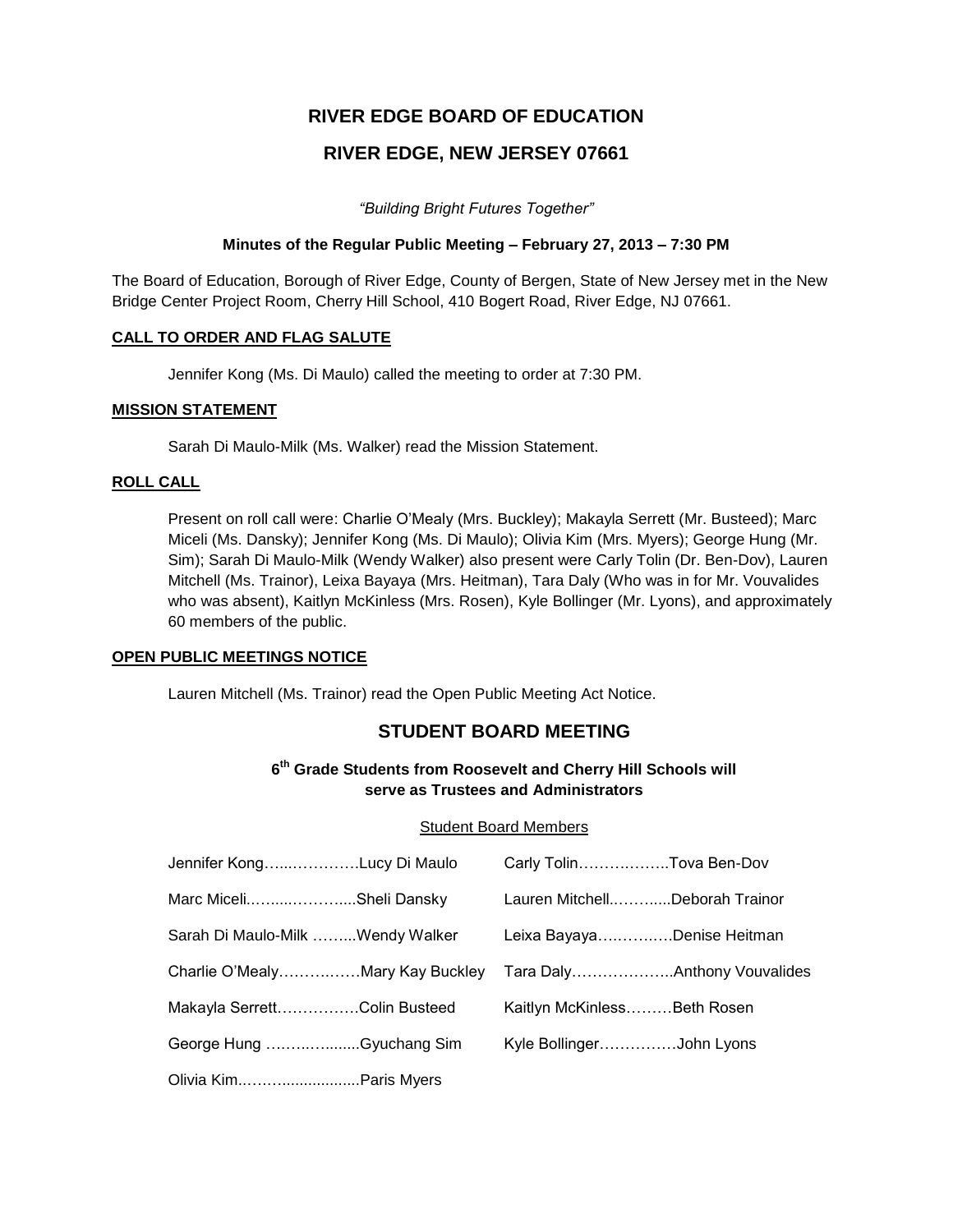# **SPECIAL/DISCUSSION ITEMS**

Public Comment on Agenda Items – None

Advantages and Disadvantages of Having Advertisements Displayed on School Property

Carly Tolin (Dr. Ben-Dov) explained to the audience that at the last board meeting we had a presentation by a company that offers schools to advertise on their buses, buildings and fences. She explained that these advertisements can bring the school district some financial income. She then opened the discussion to the board members. Leixa Bayaya (Mrs. Heitman) gave her opinion on advertisements displayed on school property. She said she believes putting signs on our school bus or our fence should be something that almost everyone uses or supports.

Honor Joe Maugeri, Cherry Hill School Crossing Guard, on the Occasion of His 90<sup>th</sup> Birthdav

Carly Tolin (Dr. Ben-Dov) commented on Joe's hard work, loyal service and dedication to the River Edge District. Rita Cookson (PTO Member) presented Joe with a bouquet of flowers, a River Edge fleece jacket, and a custom tile that will be displayed at the River Edge Public Library. They thanked him for all he has done and his commitment to the school district. Jennifer Kong (Lucy Di Maulo) and Marc Miceli (Sheli Dansky) presented Joe with a bouquet of flowers and a framed resolution.

Joe thanked everyone for their kind words and appreciation.

# **Honor Joe Maugeri**

Motion by Sarah Di Maulo-Milk (Wendy Walker)

Seconded by Makayla Serrett (Colin Busteed)

*WHEREAS, Joseph Maugeri recently celebrated his 90th Birthday; and*

*WHEREAS, he continues to provide the Cherry Hill School community with outstanding service; and*

*WHEREAS, he has served as the crossing guard since September 3, 1996, in a delightful and pleasant manner for the safety and well-being for the children, parents and staff; and* 

*WHEREAS, he has demonstrated unparalleled dedication to manning his assigned post in sunshine, rain, sleet or below freezing weather; and*

*WHEREAS, his face welcomes each student every morning and bids them farewell at each dismissal ; and*

*WHEREAS, he addresses all by their names in a cheerful, welcoming demeanor; and*

*WHEREAS, his assistance in a variety of tasks, such as reporting the weather, sorting the mail, speaking to the children about the VFW, and assisting with the parking dilemmas at Cherry Hill school is invaluable; and*

*NOW THEREFORE, BE IT RESOLVED, that the Board of Education of the Borough of River Edge on this twenty-seventh day of February, Two Thousand thirteen, spread upon its Minutes this Resolution of Appreciation for his valued service; and*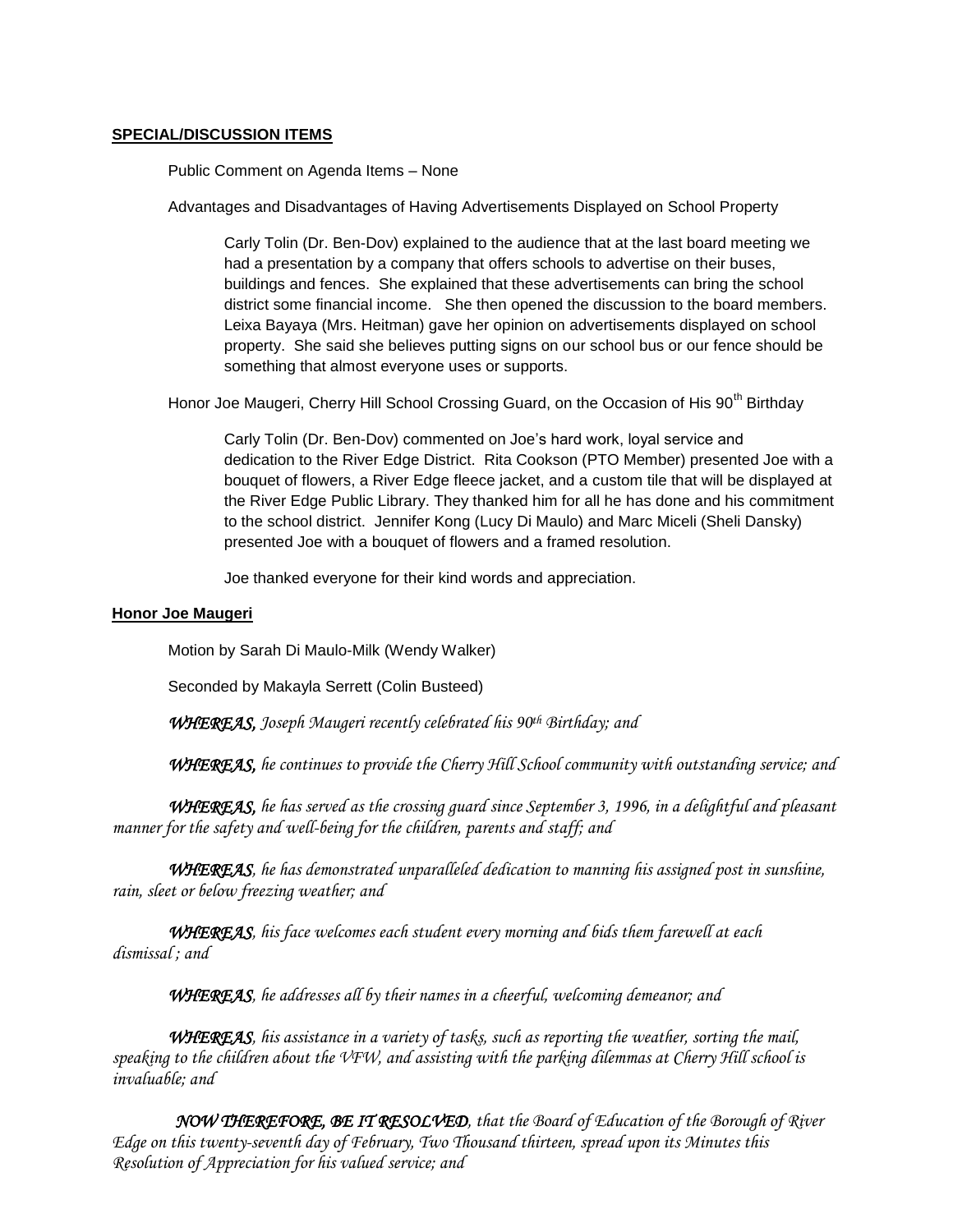*BE IT FURTHER RESOLVED, that the River Edge School Community offers its best wishes to Mr. Maugeri on his ninetieth birthday and its gratitude for his continued service to the school.* 

> Ayes: Charlie O'Mealy (Mrs. Buckley), Makayla Serrett (Colin Busteed), Marc Miceli ( Ms. Dansky), Jennifer Kong (Ms. Di Maulo), Olivia Kim (Mrs. Myers), George Hung (Gyuchang Sim), Sarah Di Maulo-Milk (Ms. Walker)

Nays: None

# **REPORTS**

# **SUPERINTENDENT'S REPORT**

Carly Tolin (Dr. Ben-Dov) reported on the following: (See Addendum A)

# **CHERRY HILL SCHOOL PRINCIPAL'S REPORT**

Leixa Bayaya (Mrs. Heitman) reported on the following: (See Addendum B)

# **ROOSEVELT SCHOOL PRINCIPAL'S REPORT**

Tara Daly (Mr. Vouvalides) reported on the following: (See Addendum C)

# **NEW BRIDGE CENTER ASST. PRINCIPAL'S REPORT**

Kaitlyn McKinless (Mrs. Rosen) reported on the following: (See Addendum D)

# **BOARD SECRETARY'S REPORT**

Lauren Mitchell (Ms. Trainor) reported on the following: (See Addendum E)

# **BUILDING AND GROUNDS REPORT**

Kyle Bollinger (Mr. Lyons) reported on the following: (See Addendum F)

# **PRESIDENT'S REPORT**

Jennifer Kong (Ms. Di Maulo) reported on the following:

Ms. Di Maulo attended a River Edge Tri-District Meeting on Thursday, February 14, 2013

# **COMMITTEES**

- Marc Miceli (Ms. Dansky) stated there will be a Bergen County School Boards Meeting on Thursday, March 14, 2013 at the Ridgewood Middle School.
- Marc Miceli (Ms. Dansky) attended a Safety Meeting on Thursday, February 7, 2013
- Sarah Di Maulo-Milk (Ms. Walker) attended a Mayor and Councils Meeting on Tuesday, February 19, 2013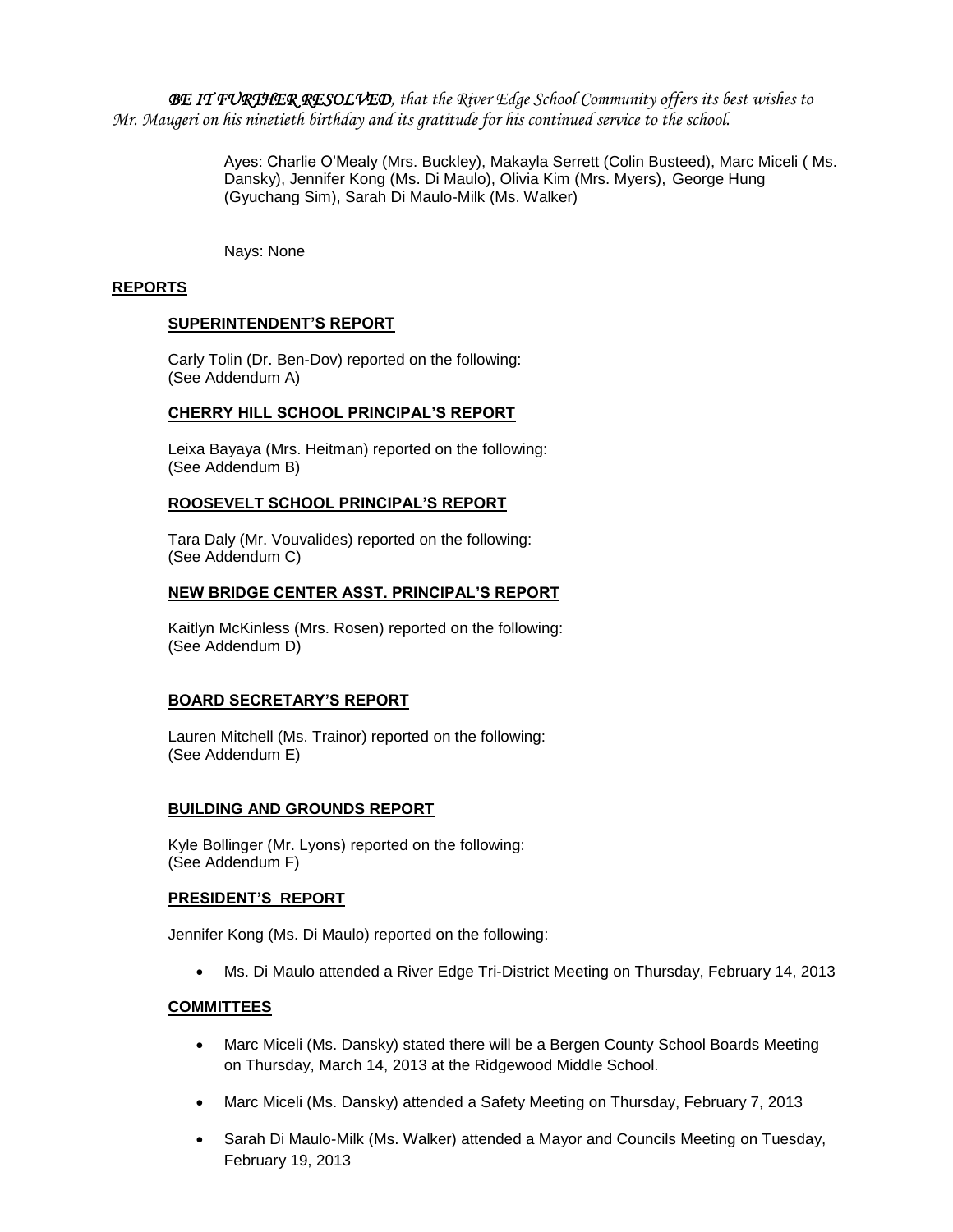Charlie O'Mealy (Mrs. Buckley) suggested that Cherry Hill School raise money for board games at lunchtime like Roosevelt did.

### **MOTIONS TO BE ACTED UPON**

### **ADMINISTRATION/POLICY**

Motion by Sarah Di Maulo-Milk (Ms. Walker)

Seconded by Makayla Serrett (Mr. Busteed)

that the Board of Education approve the Minutes of February 2, 2013 and February 6, 2013.

Ayes: Charlie O'Mealy (Mrs. Buckley), Makayla Serrett (Colin Busteed), Marc Miceli ( Ms. Dansky), Jennifer Kong (Ms. Di Maulo), Olivia Kim (Mrs. Myers), George Hung (Gyuchang Sim), Sarah Di Maulo-Milk (Ms. Walker)

Nays: None

Motion by Makayla Serrett (Mr. Busteed)

Seconded by Charlie O'Mealy (Mrs. Buckley)

that the Board of Education approve the staff development training as per the schedules for February 2013 including relevant mileage reimbursement. (Addendum)

Ayes: Charlie O'Mealy (Mrs. Buckley), Makayla Serrett (Colin Busteed), Marc Miceli ( Ms. Dansky), Jennifer Kong (Ms. Di Maulo), Olivia Kim (Mrs. Myers), George Hung (Gyuchang Sim), Sarah Di Maulo-Milk (Ms. Walker)

Nays: None

Motion by Charlie O'Mealy (Mrs. Buckley)

Seconded by George Hung (Mr. Sim)

that the Board of Education approve the Updated 2012-2013 school year attendance of specific students at Cherry Hill or Roosevelt School which is other than their customary neighborhood school.(Addendum)

Ayes: Charlie O'Mealy (Mrs. Buckley), Makayla Serrett (Colin Busteed), Marc Miceli ( Ms. Dansky), Jennifer Kong (Ms. Di Maulo), Olivia Kim (Mrs. Myers), George Hung (Gyuchang Sim), Sarah Di Maulo-Milk (Ms. Walker)

Nays: None

Motion by George Hung (Mr. Sim)

Seconded by Marc Miceli (Ms. Dansky)

WHEREAS, a number of Boards of Education in Bergen County have joined together to form a Joint Insurance GROUP as permitted by N.J. Title 18A-.18B and;

WHEREAS, said GROUP was approved effective July 1, 1985 by the New Jersey Commissioner of Insurance and has been in operation since that date and;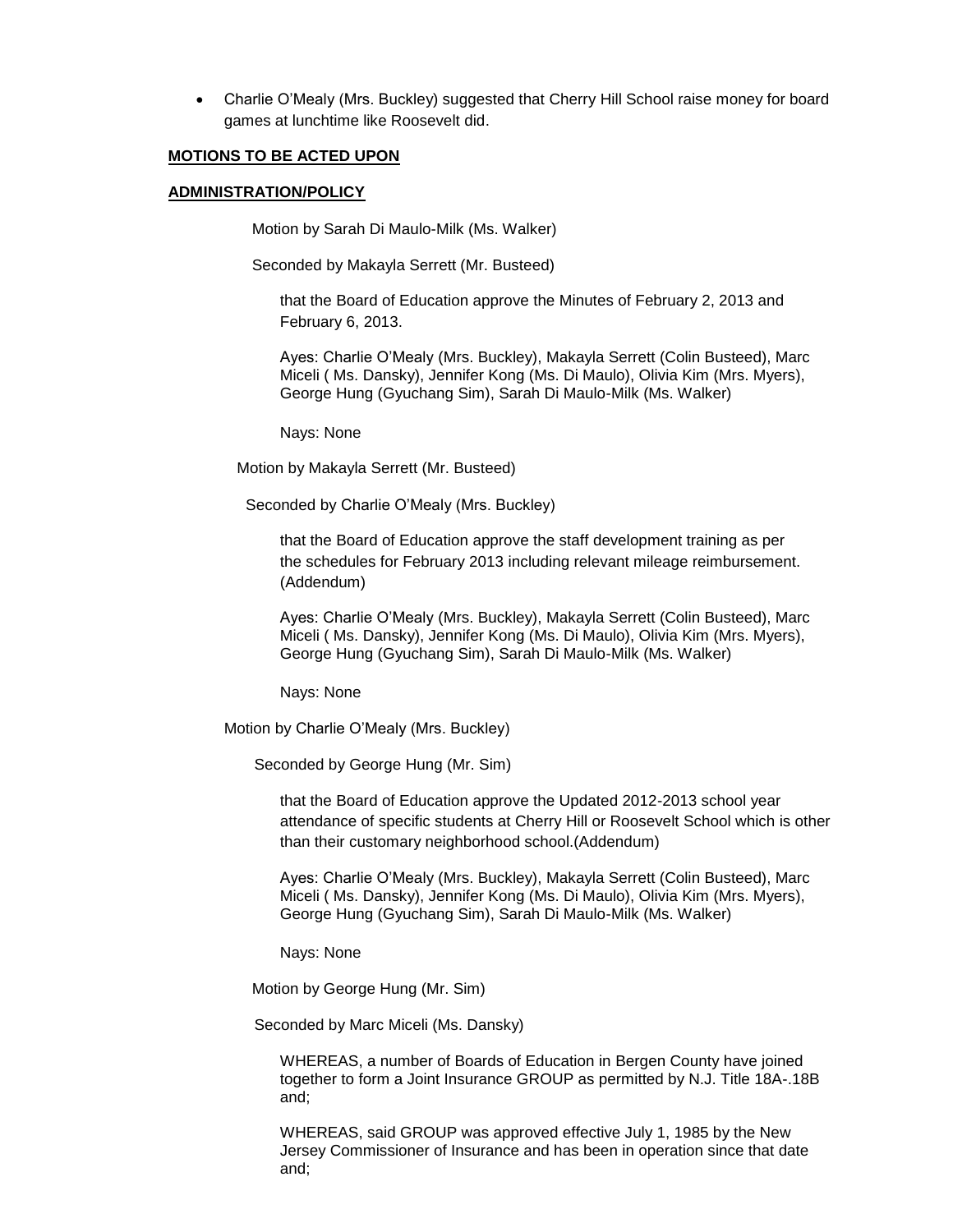WHEREAS, the Bylaws and regulations governing the creation and operation of this Insurance GROUP contain elaborate restrictions and safeguards concerning the safe and efficient administration of the public interest entrusted to such a GROUP, and;

WHEREAS, the Board of Education of River Edge has determined that membership in the **NORTHEAST BERGEN COUNTY SCHOOL BOARD INSURANCE GROUP** is in the best interest of the District;

NOW THEREFORE, be it resolved that the Board of Education of River Edge does hereby agree to renew membership in the **NORTHEAST BERGEN COUNTY SCHOOL BOARD INSURANCE GROUP** and hereby accept the Bylaws as approved and adopted. The renewal term is from July 1, 2013 to June 30, 2016.

BE IT FURTHER RESOLVED that the Board Secretary/Business Administrator is authorized to execute the application for membership and the accompanying certification on behalf of the District and;

BE IT FURTHER RESOLVED that the Board Secretary/Business Administrator is authorized and directed to execute the Indemnity and Trust Agreement and such other documents signifying membership in the GROUP as are required by the Group's Bylaws and to deliver the same to the Executive Director.

Ayes: Charlie O'Mealy (Mrs. Buckley), Makayla Serrett (Colin Busteed), Marc Miceli ( Ms. Dansky), Jennifer Kong (Ms. Di Maulo), Olivia Kim (Mrs. Myers), George Hung (Gyuchang Sim), Sarah Di Maulo-Milk (Ms. Walker)

Nays: None

Motion by Marc Miceli (Ms. Dansky)

Seconded by Olivia Kim (Mrs. Myers)

that the Board of Education approve the following purchases for building security:

| <b>Purchase Order</b><br>Number | Vendor                             | Description                                                        | Amount      |
|---------------------------------|------------------------------------|--------------------------------------------------------------------|-------------|
| 13000626                        | Shaw's Complete<br>Security        | Improvements to<br><b>Classroom Access</b>                         | \$2,456.00  |
| 13000627                        | <b>Bruvon</b><br>Installations LLC | <b>Additional Security</b><br><b>Cameras Cherry</b><br>Hill School | \$16,184.63 |
| 13000628                        | <b>Bruvon</b><br>Installations LLC | <b>Additional Security</b><br>Cameras<br>Roosevelt School          | \$9,343.00  |

Ayes: Charlie O'Mealy (Mrs. Buckley), Makayla Serrett (Colin Busteed), Marc Miceli ( Ms. Dansky), Jennifer Kong (Ms. Di Maulo), Olivia Kim (Mrs. Myers), George Hung (Gyuchang Sim), Sarah Di Maulo-Milk (Ms. Walker)

Nays: None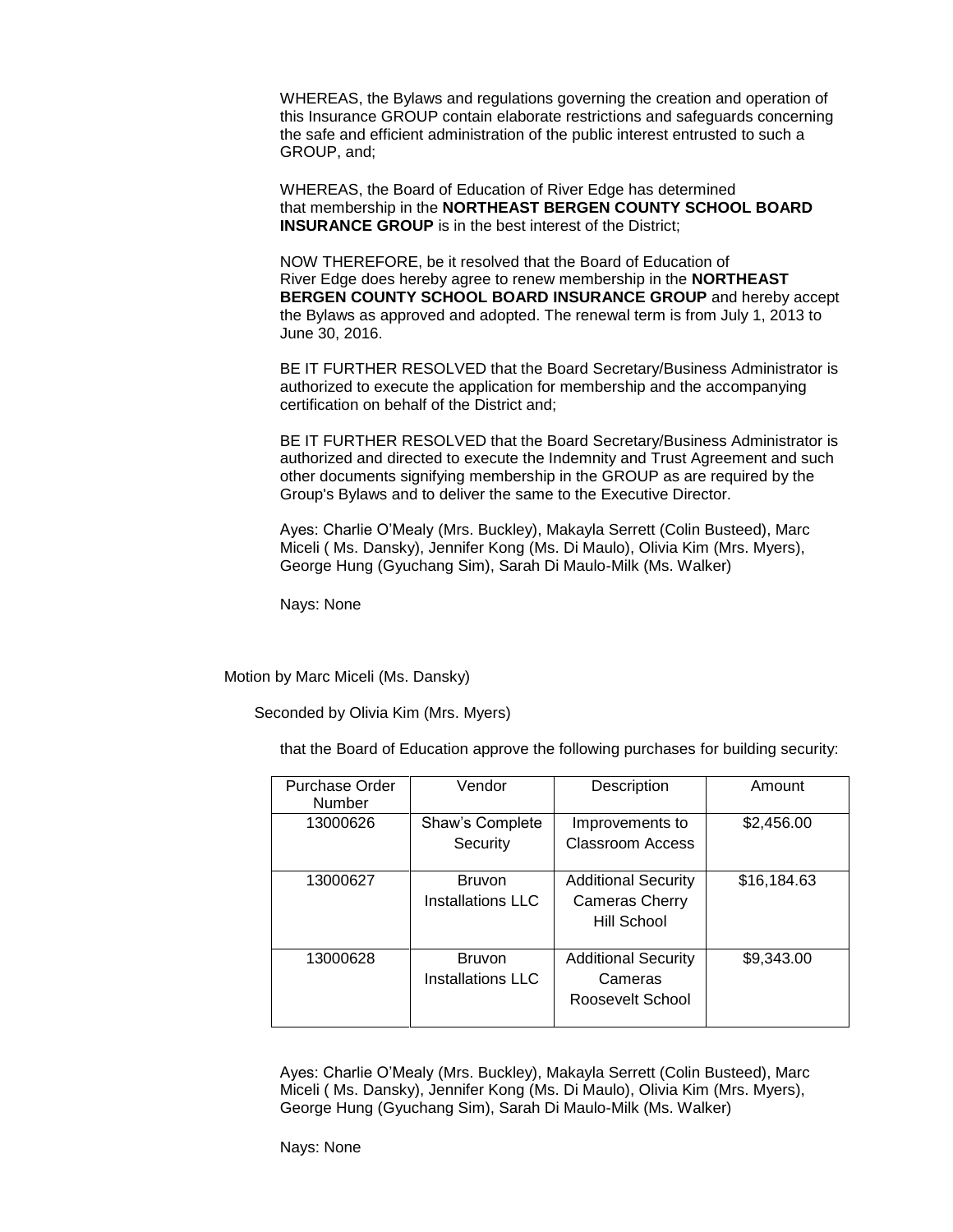Motion by Olivia Kim (Mrs. Myers)

Seconded by Sarah Di Maulo-Milk (Ms. Walker)

that the Board of Education approve the Progress Targets Action Plan for 2012- 2013 school year as required by the EASA (Elementary and Secondary Education Act). Further, that the Progress Targets Action Plan will be posted on the district website on or before March 15, 2013 and a public meeting will be scheduled to review the information.

Ayes: Charlie O'Mealy (Mrs. Buckley), Makayla Serrett (Colin Busteed), Marc Miceli ( Ms. Dansky), Jennifer Kong (Ms. Di Maulo), Olivia Kim (Mrs. Myers), George Hung (Gyuchang Sim), Sarah Di Maulo-Milk (Ms. Walker)

Nays: None

### **CURRICULUM/EDUCATION** – None

### **BUILDING & GROUNDS** - None

### **FINANCE/GRANTS/GIFTS**

Motion by Sarah Di Maulo-Milk (Ms. Walker)

Seconded by Makayla Serrett (Mr. Busteed)

that the Board of Education approve the bills & claims dated February 2013 totaling \$712,566.70 including checks #34773 through #34860 and the Region V bills & claims dated February 2013 totaling \$666,486.70 including checks #60711 through #60825. Payrolls dated January 15, 2013 and January 31, 2013 totaling \$1,015,302.01 issued therefore, a copy of such warrants list be attached as part of these minutes. (Addendum)

Ayes: Charlie O'Mealy (Mrs. Buckley), Makayla Serrett (Colin Busteed), Marc Miceli ( Ms. Dansky), Jennifer Kong (Ms. Di Maulo), Olivia Kim (Mrs. Myers), George Hung (Gyuchang Sim), (Ms. Walker)

Nays: None

Abstained: Sarah Di Maulo-Milk

Motion by Makayla Serrett (Mr. Busteed)

Seconded by Charlie O'Mealy (Mrs. Buckley)

that the Board of Education approve the Budget Transfers for the school year 2012-2013 as of December 31, 2012. (Addendum)

Ayes: Charlie O'Mealy (Mrs. Buckley), Makayla Serrett (Colin Busteed), Marc Miceli ( Ms. Dansky), Jennifer Kong (Ms. Di Maulo), Olivia Kim (Mrs. Myers), George Hung (Gyuchang Sim), Sarah Di Maulo-Milk (Ms. Walker)

Nays: None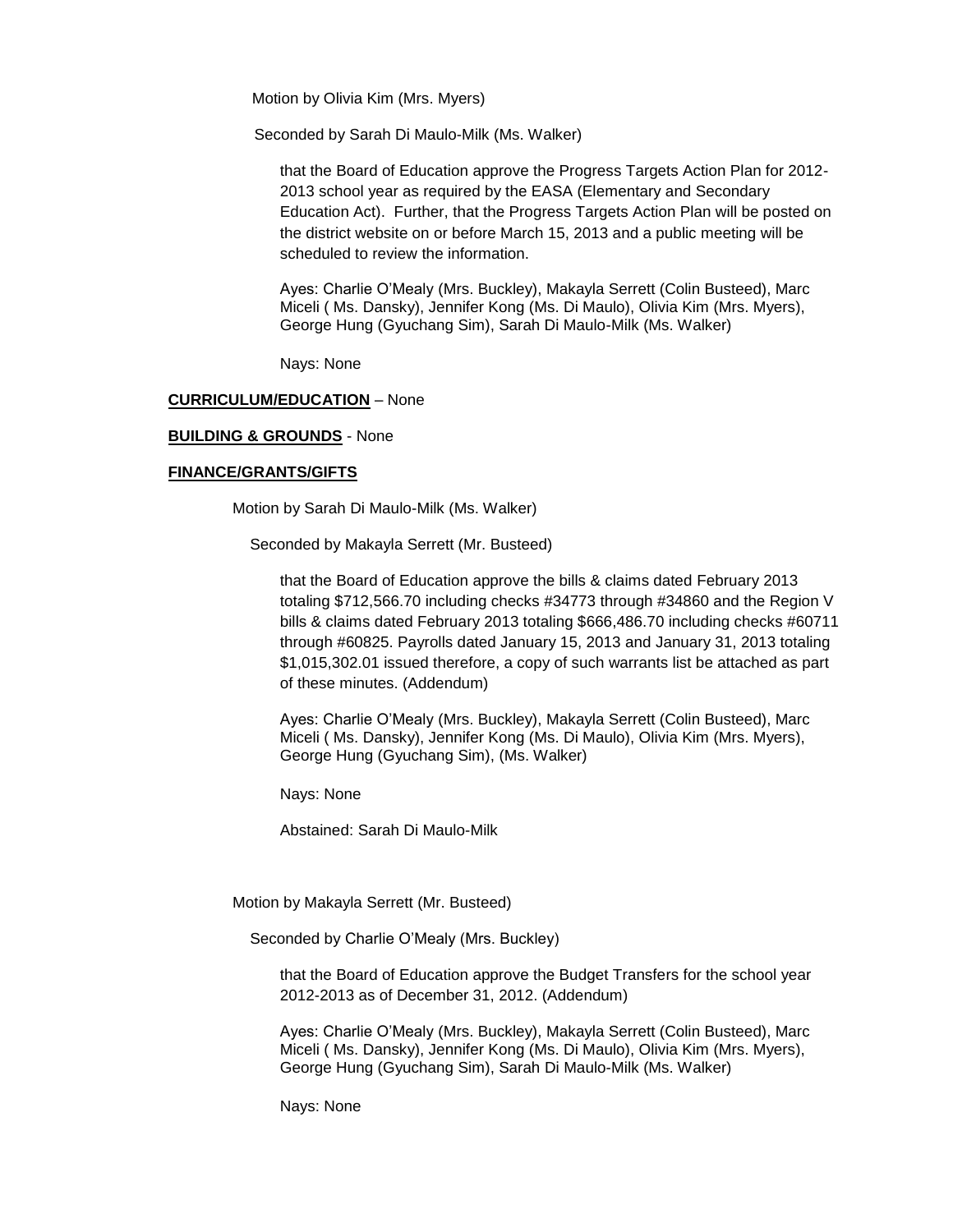Motion by Charlie O'Mealy (Mrs. Buckley)

Seconded by George Hung (Mr. Sim)

that the River Edge Board of Education approve the Secretary's and Treasurer's Reports for the period ending December 31, 2012.

Further, we certify that as of December 31, 2012 after review of the secretary's monthly financial report (appropriations section) and upon consultation with the appropriate district officials, to the best of our knowledge no major account or fund has been overexpended in violation of N.J.A.C. 6A:23-2.11 and that sufficient funds are available to meet the district's financial obligation for the remainder of the fiscal year. (Addendum)

Ayes: Charlie O'Mealy (Mrs. Buckley), Makayla Serrett (Colin Busteed), Marc Miceli ( Ms. Dansky), Jennifer Kong (Ms. Di Maulo), Olivia Kim (Mrs. Myers), George Hung (Gyuchang Sim), Sarah Di Maulo-Milk (Ms. Walker)

Nays: None

Motion by George Hung (Mr. Sim)

Seconded by Marc Miceli (Ms. Dansky)

that the Board of Education establish March 27, 2013 as the date for the official Public Hearing of the 2013-2014 School Year Budget.

Ayes: Charlie O'Mealy (Mrs. Buckley), Makayla Serrett (Colin Busteed), Marc Miceli ( Ms. Dansky), Jennifer Kong (Ms. Di Maulo), Olivia Kim (Mrs. Myers), George Hung (Gyuchang Sim), Sarah Di Maulo-Milk (Ms. Walker)

Nays: None

### **PERSONNEL**

Motion by Marc Miceli (Ms. Dansky)

Seconded by Olivia Kim (Mrs. Myers)

that the Board of Education, with the recommendation of the Superintendent, approve Katharine Lonegan-Parany, Full Time ABA Aide, from March 27, 2013 to June 30, 2013.

Ayes: Charlie O'Mealy (Mrs. Buckley), Makayla Serrett (Colin Busteed), Marc Miceli ( Ms. Dansky), Jennifer Kong (Ms. Di Maulo), Olivia Kim (Mrs. Myers), George Hung (Gyuchang Sim), Sarah Di Maulo-Milk (Ms. Walker)

Nays: None

**RIVER EDGE SPECIAL EDUCATION** - None